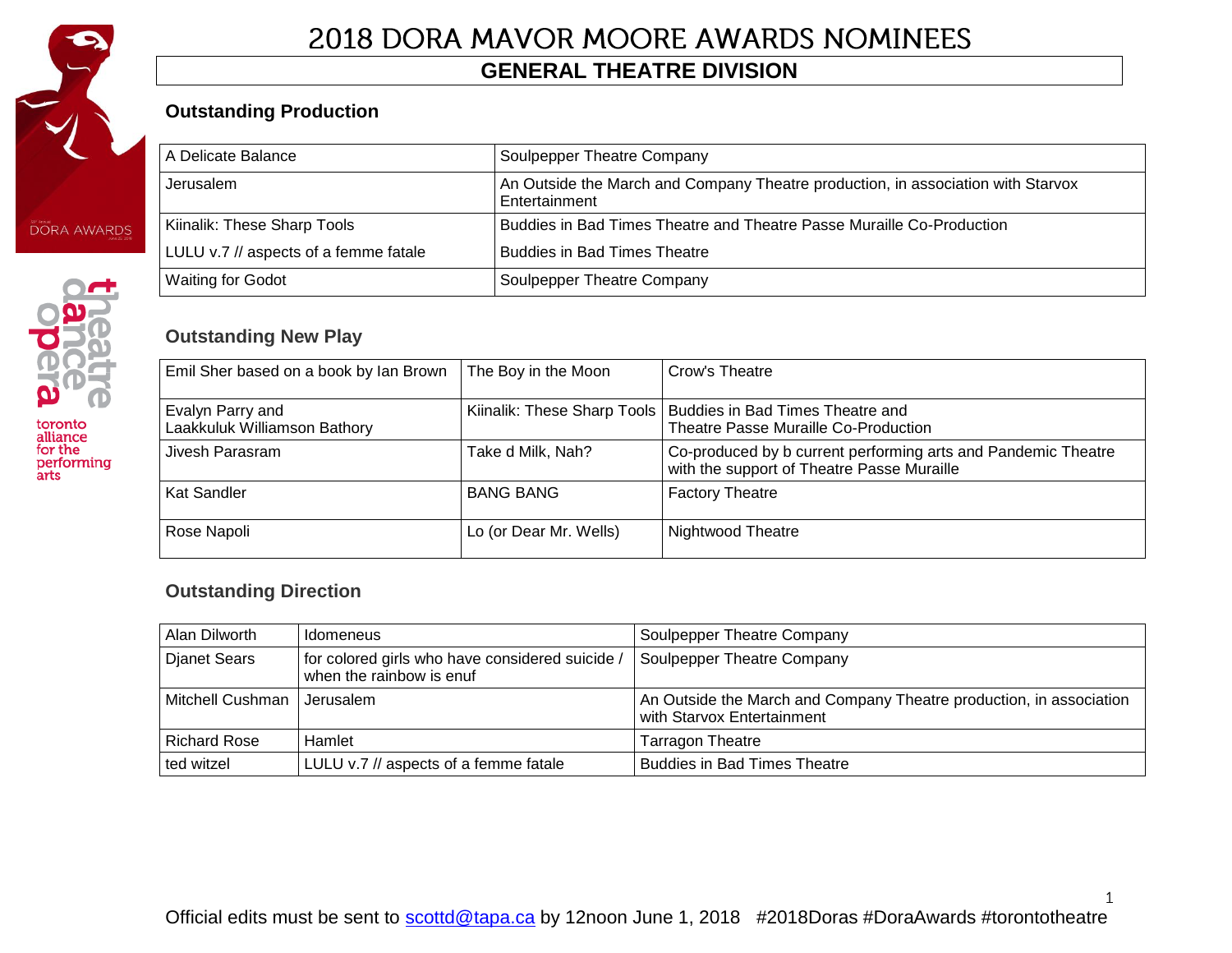

toronto<br>alliance for the performing<br>arts

# 2018 DORA MAVOR MOORE AWARDS NOMINEES

### **GENERAL THEATRE DIVISION**

### **Outstanding Performance – Male**

| David Storch           | The Boy in the Moon             | Crow's Theatre                                                                                 |
|------------------------|---------------------------------|------------------------------------------------------------------------------------------------|
| Kim Coates             | Jerusalem                       | An Outside the March and Company Theatre production, in association with Starvox Entertainment |
| Oliver Dennis          | l A Delicate Balance            | Soulpepper Theatre Company                                                                     |
| <b>Richard Clarkin</b> | <b>Confederation &amp; Riel</b> | VideoCabaret in association with Soulpepper Theatre Company                                    |
| Richard Zeppieri       | l BANG BANG                     | <b>Factory Theatre</b>                                                                         |

#### **Outstanding Performance – Female**

| <b>Brenda Robins</b>    | A Delicate Balance     | Soulpepper Theatre Company                                  |
|-------------------------|------------------------|-------------------------------------------------------------|
| l Michaela Washburn.    | Confederation & Riel   | VideoCabaret in association with Soulpepper Theatre Company |
| l Michaela Washburn.    | Scandal & Rebellion    | VideoCabaret in association with Soulpepper Theatre Company |
| Seana McKenna           | Lear                   | <b>Groundling Theatre Company</b>                           |
| Vivien Endicott Douglas | Lo (or Dear Mr. Wells) | Nightwood Theatre                                           |

#### **Outstanding Performance – Ensemble**

| The Ensemble: Kevin Bundy, Jamie Cavanagh, Richard Alan<br>Campbell, Greg Campbell, Kat Letwin, Linda Prystawska                                                                                                                                             | Confederation & Riel                                                           | VideoCabaret in association with<br>Soulpepper Theatre Company                                              |
|--------------------------------------------------------------------------------------------------------------------------------------------------------------------------------------------------------------------------------------------------------------|--------------------------------------------------------------------------------|-------------------------------------------------------------------------------------------------------------|
| The Ensemble: Akosua Amo-Adem, Tamara Brown, d'bi young<br>anitafrika, Karen Glave, Evangelia Kambites, SATE, Ordena<br>Stephens-Thompson                                                                                                                    | for colored girls who have<br>considered suicide / when the<br>rainbow is enuf | Soulpepper Theatre Company                                                                                  |
| The Ensemble: Akosua Amo-Adem, Alana Bridgewater, Courtney<br>Ch'ng Lancaster, Laura Condlln, Frank Cox-O'Connell, Jakob<br>Ehman, Kyra Harper, Stuart Hughes, Diego Matamoros, Michelle<br>Monteith                                                         | Idomeneus                                                                      | Soulpepper Theatre Company                                                                                  |
| The Ensemble: Jason Cadieux, Nicholas Campbell, Brenna Coates,<br>Shakura Dickson, Diana Donnelly, Peter Fernandes, Christo<br>Graham, Daniel Kash, Evan Kearns, David Kohlsmith, Katelyn<br>McCulloch, Philip Riccio, Kieran Sequoia, Michael Spencer-Davis | Jerusalem                                                                      | An Outside the March and Company<br>Theatre production, in association with<br><b>Starvox Entertainment</b> |
| The Ensemble: Evalyn Parry, Laakkuluk Williamson Bathory                                                                                                                                                                                                     | Kiinalik: These Sharp Tools                                                    | Buddies in Bad Times Theatre and<br>Theatre Passe Muraille Co-Production                                    |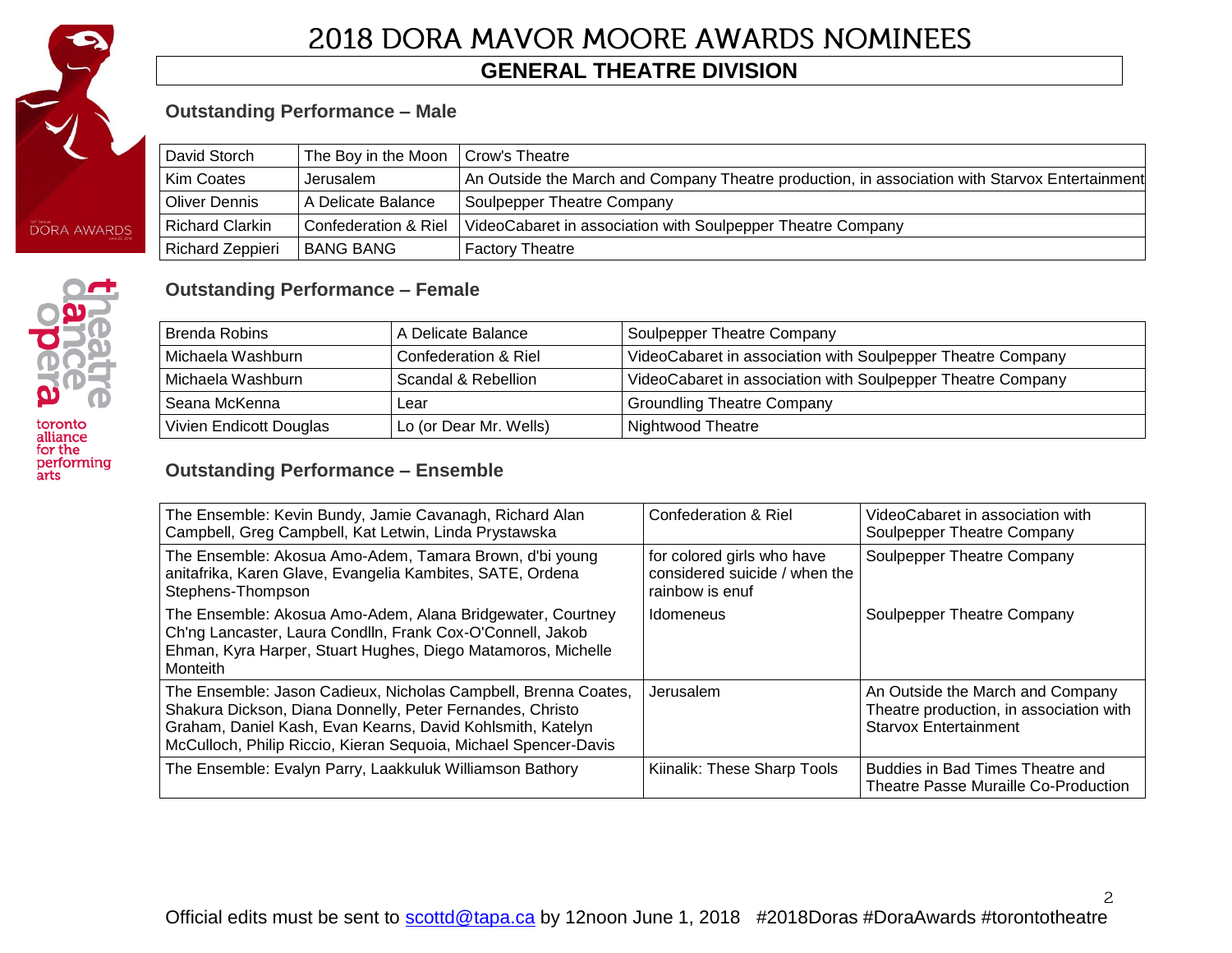

toronto<br>alliance for the performing<br>arts

# 2018 DORA MAVOR MOORE AWARDS NOMINEES

### **GENERAL THEATRE DIVISION**

### **Outstanding Scenic Design**

| Claude Guilmain and<br>Duncan Appleton | AmericanDream.ca Partie 1: Malaises et Partie 2: Pax<br>Americana | Le Théâtre la Tangente                                                                            |
|----------------------------------------|-------------------------------------------------------------------|---------------------------------------------------------------------------------------------------|
| Elahe Marjovi                          | The Monument                                                      | <b>Factory Theatre</b>                                                                            |
| Helen Yung                             | LULU v.7 // aspects of a femme fatale                             | <b>Buddies in Bad Times Theatre</b>                                                               |
| Lorenzo Savoini                        | Idomeneus                                                         | Soulpepper Theatre Company                                                                        |
| l Nick Blais                           | Jerusalem                                                         | An Outside the March and Company Theatre<br>production, in association with Starvox Entertainment |

### **Outstanding Costume Design**

| Astrid Janson & Melanie McNeill | l Confederation & Riel | VideoCabaret in association with Soulpepper Theatre Company |
|---------------------------------|------------------------|-------------------------------------------------------------|
| Astrid Janson & Melanie McNeill | Scandal & Rebellion    | VideoCabaret in association with Soulpepper Theatre Company |
| Gillian Gallow                  | <b>Idomeneus</b>       | Soulpepper Theatre Company                                  |
| Ken MacKenzie                   | Animal Farm            | Soulpepper Theatre Company                                  |
| Melanie McNeill                 | Le Menteur (The Liar)  | Théâtre français de Toronto                                 |

### **Outstanding Lighting Design**

| André du Toit                                                                          | Jerusalem           | An Outside the March and Company Theatre production, in<br>association with Starvox Entertainment |
|----------------------------------------------------------------------------------------|---------------------|---------------------------------------------------------------------------------------------------|
| Jason Hand                                                                             | Hamlet              | <b>Tarragon Theatre</b>                                                                           |
| Kimberly Purtell and André du Toit for Lighting<br>and Remington North for Projections | The Boy in the Moon | I Crow's Theatre                                                                                  |
| Lorenzo Savoini                                                                        | Idomeneus           | Soulpepper Theatre Company                                                                        |

### **Outstanding Sound Design/Composition**

|                                      | Evalyn Parry, Cris Derksen   Kiinalik: These Sharp Tools | Buddies In Bad Times Theatre and Theatre Passe Muraille Co-Production |
|--------------------------------------|----------------------------------------------------------|-----------------------------------------------------------------------|
| Julian Brown                         | True Crime                                               | Crow's Theatre presents The Castleton Massive Production              |
| <b>Richard Feren</b>                 | Animal Farm                                              | Soulpepper Theatre Company                                            |
| Thomas Ryder Payne                   | Hamlet                                                   | <b>Tarragon Theatre</b>                                               |
| Thomas Ryder Payne and<br>Kevin Drew | A&R Angels                                               | Crow's Theatre                                                        |

Official edits must be sent to **scottd@tapa.ca** by 12noon June 1, 2018 #2018Doras #DoraAwards #torontotheatre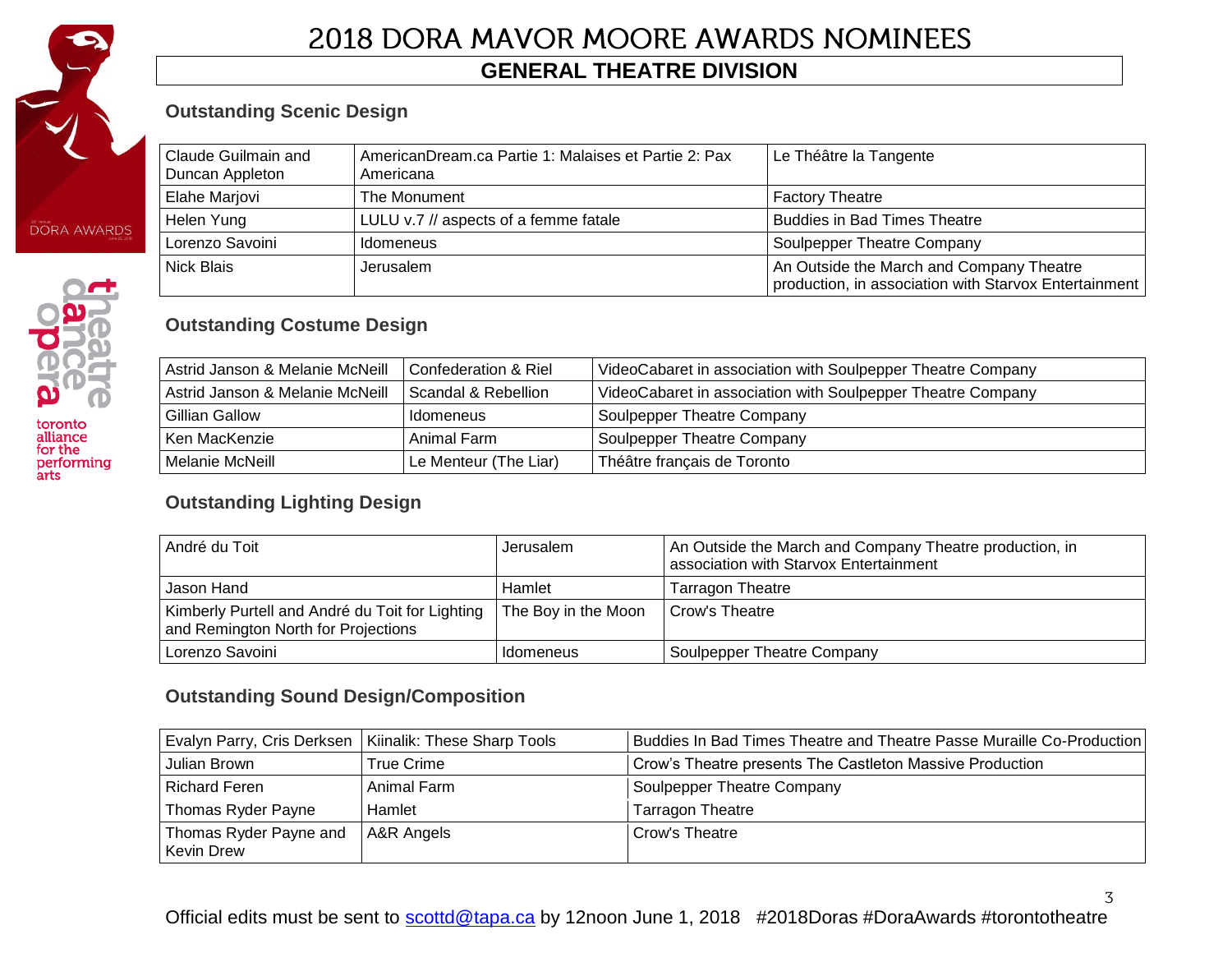

toronto<br>alliance<br>for the<br>performing<br>arts

# 2018 DORA MAVOR MOORE AWARDS NOMINEES

### **INDEPENDENT THEATRE DIVISION**

### **Outstanding Production**

| <b>Bears</b>           | Alberta Aboriginal Performing Arts and Punctuate! Theatre in association with Native Earth Performing Arts<br>and The Theatre Centre |
|------------------------|--------------------------------------------------------------------------------------------------------------------------------------|
| Daughter               | Co-produced by The Theatre Centre and QuipTake with Pandemic Theatre                                                                 |
| <b>Flashing Lights</b> | Co-Produced by Ahuri Theatre & Bad New Days                                                                                          |
| speaking of sneaking   | Why Not Theatre presents sos collective                                                                                              |
| The Aliens             | The Coal Mine Theatre                                                                                                                |

### **Outstanding New Play**

| daniel jelani ellis                                                                |                        | speaking of sneaking   Why Not Theatre presents sos collective                                                                       |
|------------------------------------------------------------------------------------|------------------------|--------------------------------------------------------------------------------------------------------------------------------------|
| Falen Johnson                                                                      | Ipperwash              | Native Earth Performing Arts                                                                                                         |
| Lauren Gillis and Alaine Hutton                                                    | Mr. Truth              | Why Not Theatre presents Lester Trips (Theatre)                                                                                      |
| <b>Matthew MacKenzie</b>                                                           | <b>Bears</b>           | Alberta Aboriginal Performing Arts and Punctuate! Theatre in<br>association with Native Earth Performing Arts and The Theatre Centre |
| Miranda Calderon, Adam Paolozza, Liz<br>Peterson, Guillermo Verdecchia, Dan Watson | <b>Flashing Lights</b> | Co-Produced by Ahuri Theatre & Bad New Days                                                                                          |

### **Outstanding Direction**

| Adam Paolozza                                    | Co-Produced by Ahuri Theatre & Bad New Days<br><b>Flashing Lights</b> |                                                                                                                                      |  |
|--------------------------------------------------|-----------------------------------------------------------------------|--------------------------------------------------------------------------------------------------------------------------------------|--|
| Ann-Marie Kerr                                   | Daughter                                                              | Co-produced by The Theatre Centre and QuipTake with Pandemic Theatre                                                                 |  |
| d'bi.young anitafrika                            | speaking of sneaking                                                  | Why Not Theatre presents sos collective                                                                                              |  |
| Jill Harper & Patricia Allison   pool (no water) |                                                                       | Cue <sub>6</sub> Theatre                                                                                                             |  |
| Matthew MacKenzie                                | Bears                                                                 | Alberta Aboriginal Performing Arts and Punctuate! Theatre in association with Native<br>Earth Performing Arts and The Theatre Centre |  |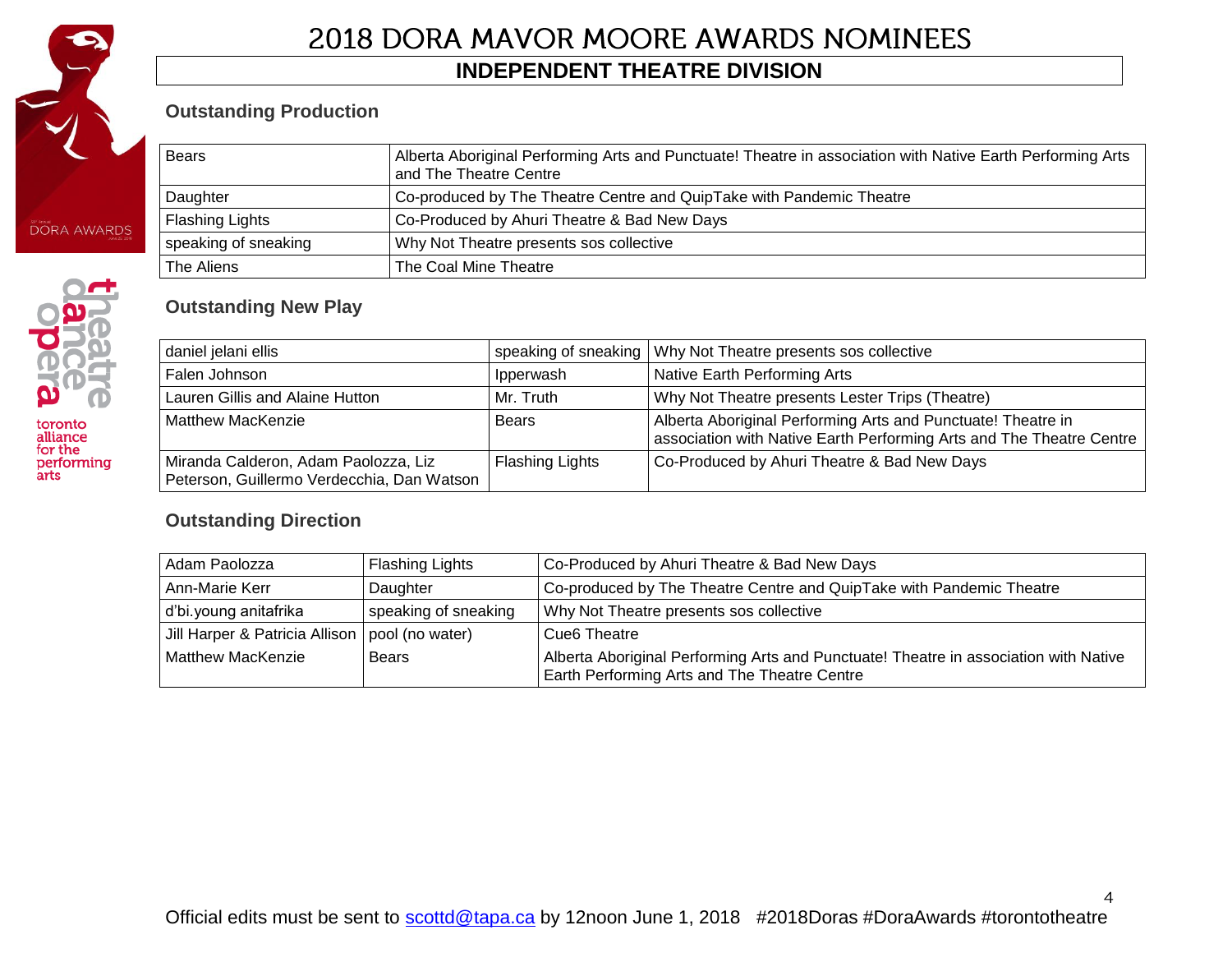

performing<br>arts

# 2018 DORA MAVOR MOORE AWARDS NOMINEES

### **INDEPENDENT THEATRE DIVISION**

### **Outstanding Performance – Male**

|                                                                            | Adam Lazarus<br>Daughter |                                                                | Co-produced by The Theatre Centre and QuipTake with Pandemic Theatre                                                                 |
|----------------------------------------------------------------------------|--------------------------|----------------------------------------------------------------|--------------------------------------------------------------------------------------------------------------------------------------|
| <b>Christopher Stanton</b><br>Title and Deed<br><b>Nightfall Theatrics</b> |                          |                                                                |                                                                                                                                      |
|                                                                            | daniel jelani ellis      | speaking of sneaking   Why Not Theatre presents sos collective |                                                                                                                                      |
|                                                                            | Max Haynes               | The Aliens                                                     | The Coal Mine Theatre                                                                                                                |
|                                                                            | Sheldon Elter            | Bears                                                          | Alberta Aboriginal Performing Arts and Punctuate! Theatre in association with Native Earth<br>Performing Arts and The Theatre Centre |

### **Outstanding Performance – Female**

| Amaka Umeh      | <b>Pets</b>       | Shadowland Theatre                     |
|-----------------|-------------------|----------------------------------------|
| Breanna Dillon  | What Happened Was | l Lerov Street Theatre                 |
| Jenna Harris    | Lela & Co.        | Discord and Din Theatre                |
| Kaitlyn Riordan | Maggie and Pierre | l timeshare                            |
| Raven Dauda     | Addicted          | Adedo Collective and The Watah Theatre |

### **Outstanding Performance – Ensemble**

| The Ensemble: Christine Horne, Steven McCarthy,<br>Ellie Moon, Jaa Smith-Johnson                                                              | Asking For It          | In Association in association with Crow's Theatre, Nightwood<br>Theatre & Necessary Angel Theatre Company |  |
|-----------------------------------------------------------------------------------------------------------------------------------------------|------------------------|-----------------------------------------------------------------------------------------------------------|--|
| The Ensemble: Miranda Calderon, Adam Paolozza,<br>Liz Peterson, Guillermo Verdecchia, Dan Watson                                              | <b>Flashing Lights</b> | Co-Produced by Ahuri Theatre & Bad New Days                                                               |  |
| The Ensemble: Lauren Gillis, Alaine Hutton                                                                                                    | Mr. Truth              | Why Not Theatre presents Lester Trips (Theatre)                                                           |  |
| The Ensemble: Allison Price, Chy Ryan Spain, Daniel   pool (no water)<br>Roberts, Eva Barrie, Nickeshia Garrick                               |                        | Cue <sub>6</sub> Theatre                                                                                  |  |
| The Ensemble: Cameron Laurie, Ruth Goodwin,<br>James Graham, Hallie Seline, Tim Dowler-Coltman,<br>Kristen Zaza, Andrew Pimento, Sam Kalilieh | Punk Rock              | The Howland Company                                                                                       |  |

5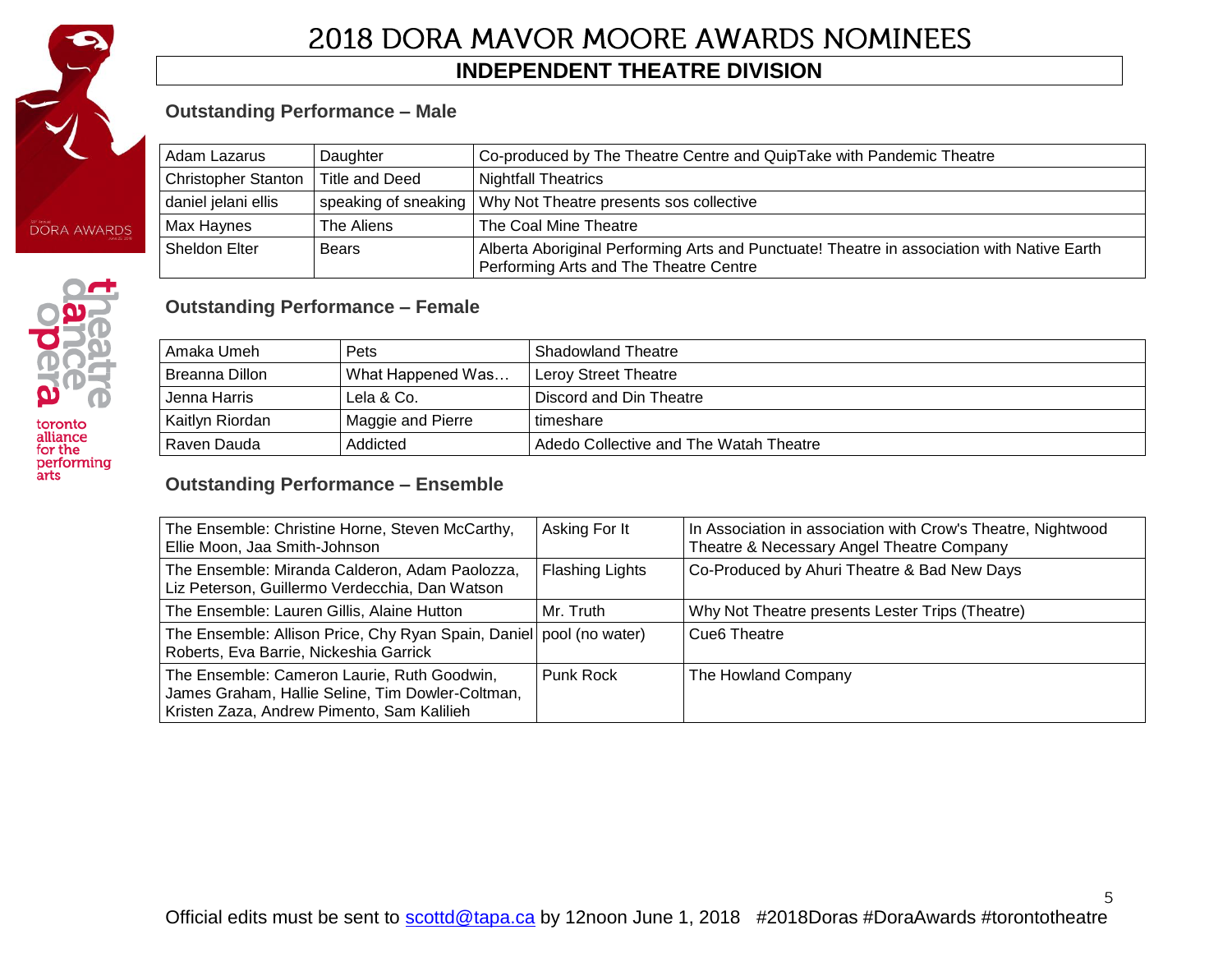

### **INDEPENDENT THEATRE DIVISION**

### **Outstanding Scenic Design**

| Anahita Dehbonehie    | The Aliens                        | The Coal Mine Theatre                                                                                                                |  |
|-----------------------|-----------------------------------|--------------------------------------------------------------------------------------------------------------------------------------|--|
| Anna Treusch          | Category E                        | l Coal Mine Theatre                                                                                                                  |  |
| Ken MacKenzie         | Flashing Lights                   | Co-Produced by Ahuri Theatre & Bad New Days                                                                                          |  |
| Michael Gianfrancesco | strangers, babies   Theatre PANIK |                                                                                                                                      |  |
| . Erin Gruber         | Bears                             | Alberta Aboriginal Performing Arts and Punctuate! Theatre in association with Native Earth<br>Performing Arts and The Theatre Centre |  |

### **Outstanding Costume Design**

| Brianna Kolybaba and Monica Dottor<br>Bears |                          | Alberta Aboriginal Performing Arts and Punctuate! Theatre in association<br>with Native Earth Performing Arts and The Theatre Centre |  |
|---------------------------------------------|--------------------------|--------------------------------------------------------------------------------------------------------------------------------------|--|
| Jackie Chau                                 | Mixie and the Halfbreeds | fu-GEN Asian Canadian Theatre Company                                                                                                |  |
| Ken MacKenzie                               | <b>Flashing Lights</b>   | Co-Produced by Ahuri Theatre & Bad New Days                                                                                          |  |
| Lauren Gillis & Alaine Hutton               | Mr. Truth                | Why Not Theatre presents Lester Trips (Theatre)                                                                                      |  |
| Nancy Anne Perrin                           | Punk Rock                | The Howland Company                                                                                                                  |  |

### **Outstanding Lighting Design**

| André du Toit<br>speaking of sneaking   |              | Why Not Theatre presents sos collective                                                                                              |  |
|-----------------------------------------|--------------|--------------------------------------------------------------------------------------------------------------------------------------|--|
| Ken MacKenzie<br><b>Flashing Lights</b> |              | Co-Produced by Ahuri Theatre & Bad New Days                                                                                          |  |
| Michelle Ramsay<br>Ipperwash            |              | Native Earth Performing Arts                                                                                                         |  |
| Simon Rossiter<br>pool (no water)       |              | Cue <sub>6</sub> Theatre                                                                                                             |  |
| T. Erin Gruber                          | <b>Bears</b> | Alberta Aboriginal Performing Arts and Punctuate! Theatre in association with<br>Native Earth Performing Arts and The Theatre Centre |  |

### **Outstanding Sound Design/Composition**

| Lyon Smith           | I Cook, He Does the Dishes | Cage on the Run                                                                                                                             |  |
|----------------------|----------------------------|---------------------------------------------------------------------------------------------------------------------------------------------|--|
| Matt Smith           | Flashing Lights            | Co-Produced by Ahuri Theatre & Bad New Days                                                                                                 |  |
| Noor Dean Musani     | Bears                      | Alberta Aboriginal Performing Arts and Punctuate! Theatre in association with Native<br><b>Earth Performing Arts and The Theatre Centre</b> |  |
| <b>Richard Feren</b> | Daughter                   | Co-produced by The Theatre Centre and QuipTake with Pandemic Theatre                                                                        |  |
| Ron Kelly            | Situational Anarchy        | Pressgang & Pandemic Theatre                                                                                                                |  |

Official edits must be sent to **scottd@tapa.ca** by 12noon June 1, 2018 #2018Doras #DoraAwards #torontotheatre

 $\sqrt{6}$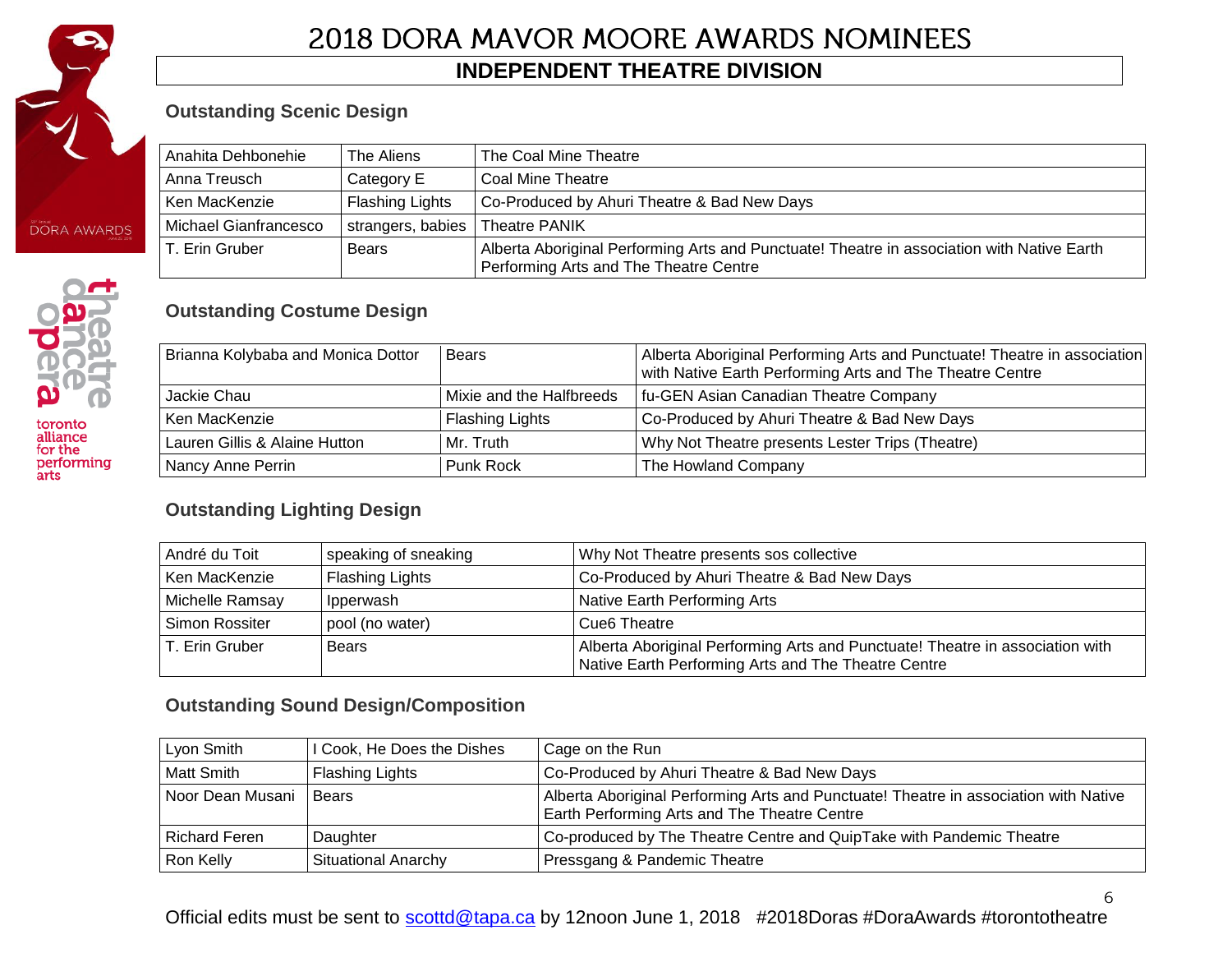

performing<br>arts

# 2018 DORA MAVOR MOORE AWARDS NOMINEES

### **MUSICAL THEATRE DIVISION**

### **Outstanding Production**

| Beauty and the Beast                                             | Young People's Theatre                                                                           |
|------------------------------------------------------------------|--------------------------------------------------------------------------------------------------|
| The Musical Stage Company presented by David Mirvish<br>Fun Home |                                                                                                  |
| Life After                                                       | Co-produced by The Musical Stage Company, Canadian Stage, and Yonge Street Theatricals           |
| Mr. Shi and His Lover                                            | Music Picnic/Point View Art Association/Macau Experimental Theatre presented by Tarragon Theatre |
| Onegin                                                           | The Musical Stage Company                                                                        |

#### **Outstanding Performance – Male**

| Dan Chameroy<br>Life After |                       | Co-produced by The Musical Stage Company, Canadian Stage, and Yonge Street Theatricals              |
|----------------------------|-----------------------|-----------------------------------------------------------------------------------------------------|
| Derek Kwan                 | Mr. Shi and His Lover | Music Picnic/Point View Art Association/Macau Experimental Theatre presented by Tarragon<br>Theatre |
| Evan Buliung<br>Fun Home   |                       | The Musical Stage Company presented by David Mirvish                                                |
| Jordan Cheng               | Mr. Shi and His Lover | Music Picnic/Point View Art Association/Macau Experimental Theatre presented by Tarragon<br>Theatre |
| Josh Epstein<br>Onegin     |                       | The Musical Stage Company                                                                           |

#### **Outstanding Performance – Female**

| d'bi.young anitafrika                  | Lukumi: A Dub Opera   The Watah Theatre                                                               |                                                                                        |  |
|----------------------------------------|-------------------------------------------------------------------------------------------------------|----------------------------------------------------------------------------------------|--|
| Ellen Denny                            | Co-produced by The Musical Stage Company, Canadian Stage, and Yonge Street Theatricals<br>Life After. |                                                                                        |  |
| Hannah Levinson                        | Fun Home                                                                                              | The Musical Stage Company presented by David Mirvish                                   |  |
| Sara Farb                              | The Musical Stage Company presented by David Mirvish<br>Fun Home                                      |                                                                                        |  |
| <b>Tracy Michailidis</b><br>Life After |                                                                                                       | Co-produced by The Musical Stage Company, Canadian Stage, and Yonge Street Theatricals |  |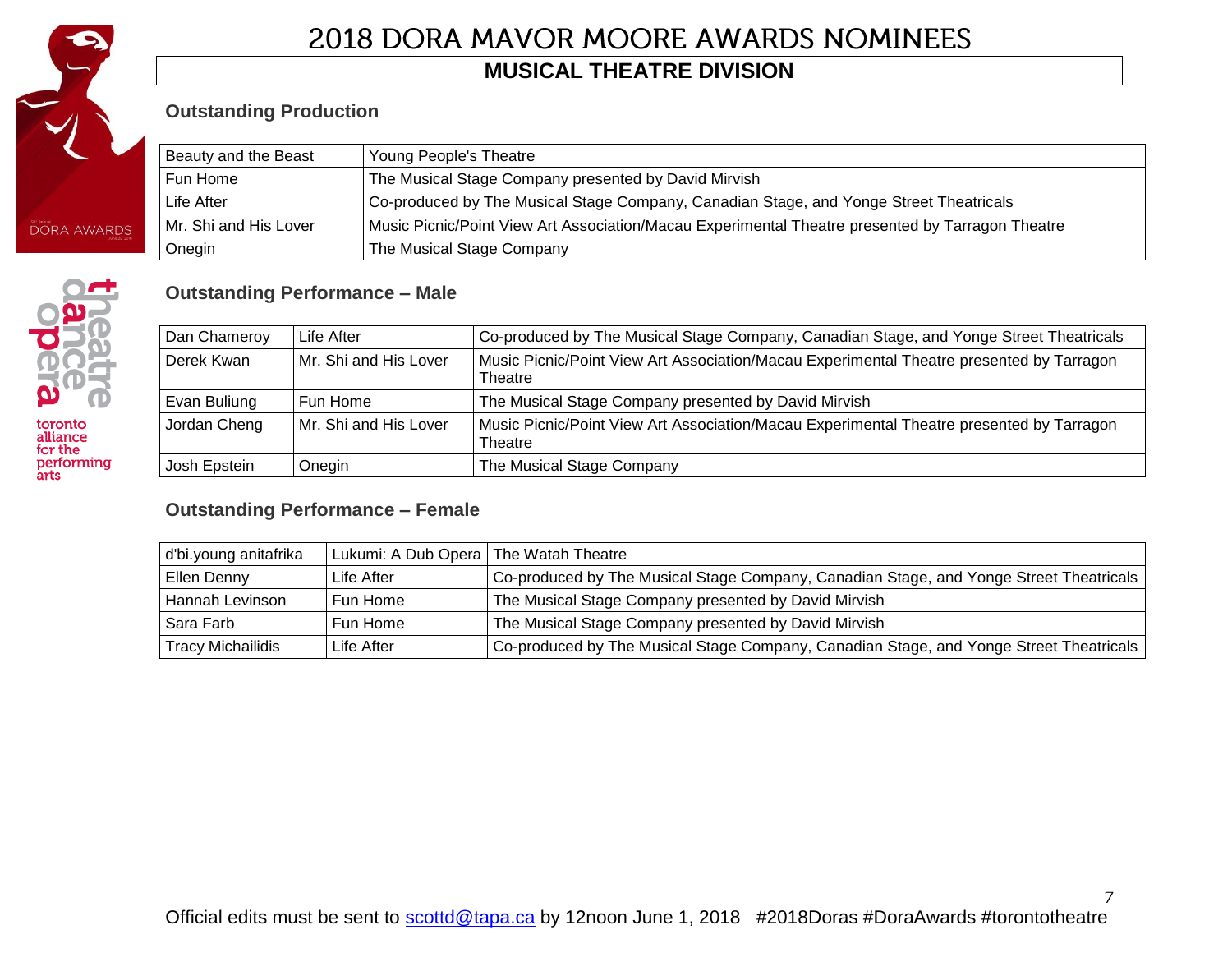

toronto<br>alliance<br>for the<br>performing<br>arts

# 2018 DORA MAVOR MOORE AWARDS NOMINEES

### **MUSICAL THEATRE DIVISION**

#### **Outstanding Performance – Ensemble**

| $\sum_{s \geq 0}$ | The Ensemble: Jasper Lincoln, Liam<br>MacDonald, Eric Morrin, Sabryn Rock                                                                                                                                                                                                                                                                                                                                                                 | Fun Home                                 | The Musical Stage Company presented<br>by David Mirvish                                   |
|-------------------|-------------------------------------------------------------------------------------------------------------------------------------------------------------------------------------------------------------------------------------------------------------------------------------------------------------------------------------------------------------------------------------------------------------------------------------------|------------------------------------------|-------------------------------------------------------------------------------------------|
|                   | The Ensemble: Karen Slater, Michelle Piller,<br>Gord Gammie, Dan Willmott, Ben Bain, Jorge<br>Molina, Matt Richardson, Derek Keurvorst,<br>Michael Lamport, Mark Prince, Jonathan Ellul,<br>Jerome Bourgault, Eric McDace, Emma<br>Wiechers, Jaymee Fuczek, Kirstin Hinton,<br>Claire Francis Muir, Melanie Bray, Laura<br>Larson, Susie Burnett, Mercy Cherian, Tara<br>Baxendale, Andrea Irwin, Sappho Hansen<br>Smythe, Arinea Hermans | <b>HOGTOWN: The Immersive Experience</b> | The Hogtown Collective                                                                    |
|                   | The Ensemble: Neema Bickersteth, Barb<br>Fulton, Anika Johnson                                                                                                                                                                                                                                                                                                                                                                            | Life After                               | Co-produced by The Musical Stage Company,<br>Canadian Stage, and Yonge Street Theatricals |
|                   | The Ensemble: Shane Carty, Peter<br>Fernandes, Rebecca Auerbach, Chris<br>Tsujiuchi, Barry Mirochnick, Erika Nielsen                                                                                                                                                                                                                                                                                                                      | Onegin                                   | The Musical Stage Company                                                                 |
|                   | The Ensemble: Ryan Gifford, Adriana Crivici                                                                                                                                                                                                                                                                                                                                                                                               | The Jazz Singer                          | Harold Green Jewish Theatre Company                                                       |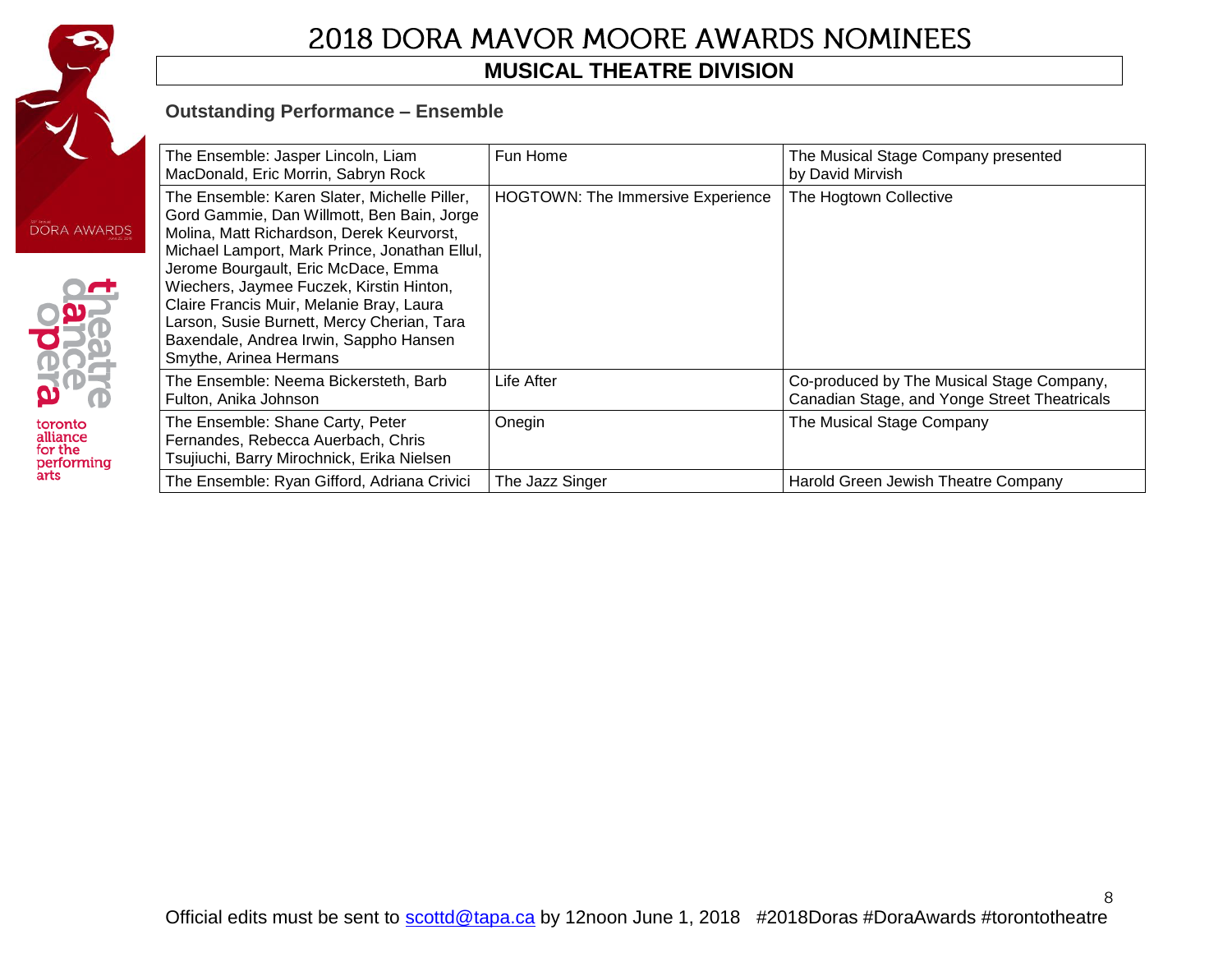

# **OPERA DIVISION**

### **Outstanding Production**

| La Bohème                          | <b>Against the Grain Theatre</b>                                                                     |
|------------------------------------|------------------------------------------------------------------------------------------------------|
| Oksana G                           | Tapestry Opera                                                                                       |
| Orphée <sup>+</sup>                | Against the Grain Theatre in association with Banff Centre of Arts and Creativity and Opera Columbus |
| The Elixir of Love                 | Canadian Opera Company                                                                               |
| The Overcoat - a musical tailoring | Canadian Stage co-production with Tapestry Opera and Vancouver Opera                                 |

### **Outstanding Performance – Male**

| Andrew Haji         | The Elixir of Love                 | Canadian Opera Company                                               |
|---------------------|------------------------------------|----------------------------------------------------------------------|
| <b>Geoff Sirett</b> | The Overcoat - a musical tailoring | Canadian Stage co-production with Tapestry Opera and Vancouver Opera |
| Krešimir Špicer     | The Return of Ulysses              | Opera Atelier                                                        |
| Peter McGillivray   | The Overcoat - a musical tailoring | Canadian Stage co-production with Tapestry Opera and Vancouver Opera |
| Tomasz Konieczny    | Arabella                           | Canadian Opera Company                                               |

#### **Outstanding Performance – Female**

| Jane Archibald     | The Abduction from the Seraglio | Canadian Opera Company                                                                                         |
|--------------------|---------------------------------|----------------------------------------------------------------------------------------------------------------|
| Marcy Richardson   | Orphée <sup>+</sup>             | Against the Grain Theatre in association with Banff Centre of Arts and<br><b>Creativity and Opera Columbus</b> |
| Natalya Gennadi    | Oksana G                        | <b>Tapestry Opera</b>                                                                                          |
| Simone Osborne     | The Elixir of Love              | Canadian Opera Company                                                                                         |
| Sondra Radvanovsky | Anna Bolena                     | Canadian Opera Company                                                                                         |

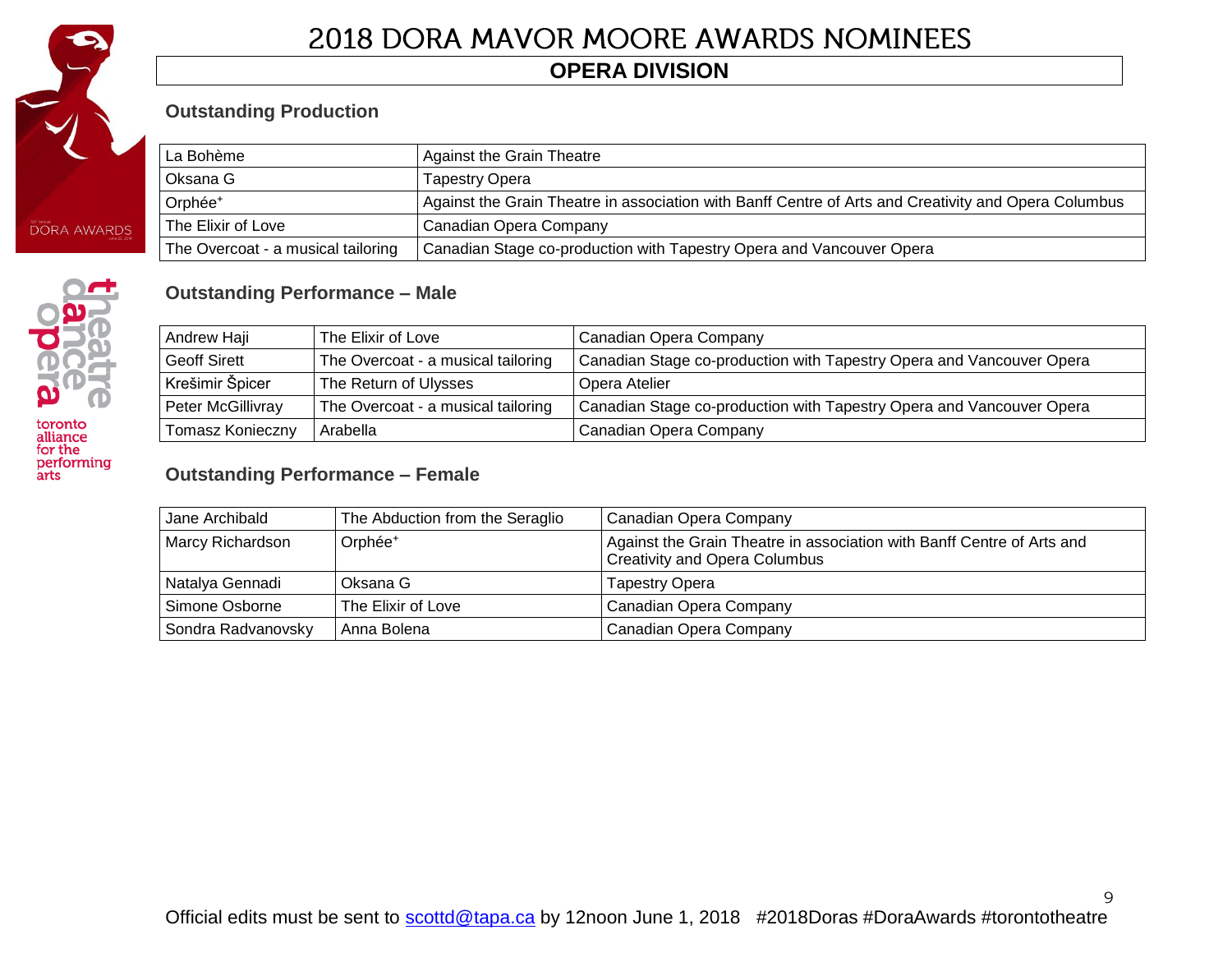

# **OPERA DIVISION**

### **Outstanding Performance – Ensemble**

| The Ensemble: Keith Klassen, Jennifer Taverner, Jacques Arsenault,<br>Sara Schabas, Alexander Dobson, Stephanie Tritchew                                                                                                                                                                                                                                                                                                     | Bandits in the Valley | <b>Tapestry Opera</b>                                                                                      |
|------------------------------------------------------------------------------------------------------------------------------------------------------------------------------------------------------------------------------------------------------------------------------------------------------------------------------------------------------------------------------------------------------------------------------|-----------------------|------------------------------------------------------------------------------------------------------------|
| The Ensemble: Aaron Sheppard, Maria Soulis, Andrea Ludwig,<br>Jacqueline Woodley, Alex Hajek, Neil Craighead, Cairan Ryan, Erica Iris,<br>Hillary Tufford, Yujene Oh, Victoria Marshall, Gwenna Fairchild-Taylor,<br>Lucas Penner, Patrick Bowman, Gabrielle French, Natalie Mitchell,<br>David Walsh, Danlie Rae Acebuque, Michael McLean, Marlo Alcock,<br>Susan Sherman, Alex Jacob Mathews, Thomas Krasey, Paul Buchanan | Oksana G              | Tapestry Opera                                                                                             |
| The Ensemble: The Ensemble Dancers of Company XIV                                                                                                                                                                                                                                                                                                                                                                            | Orphée <sup>+</sup>   | Against the Grain Theatre in association<br>with Banff Centre of Arts and Creativity and<br>Opera Columbus |
| The Ensemble: Alexandra Smither, Elizabeth Polese, Eugenia<br>Dermentzis, Michaela Dickey, Asitha Tennekoon, Kevin Myers, Jonathan<br>MacArthur, Jeremy Ludwig, Alan MacDonald, Jean-Philippe McClish                                                                                                                                                                                                                        | Suffragette           | Opera 5                                                                                                    |



toronto<br>alliance<br>for the<br>performing<br>arts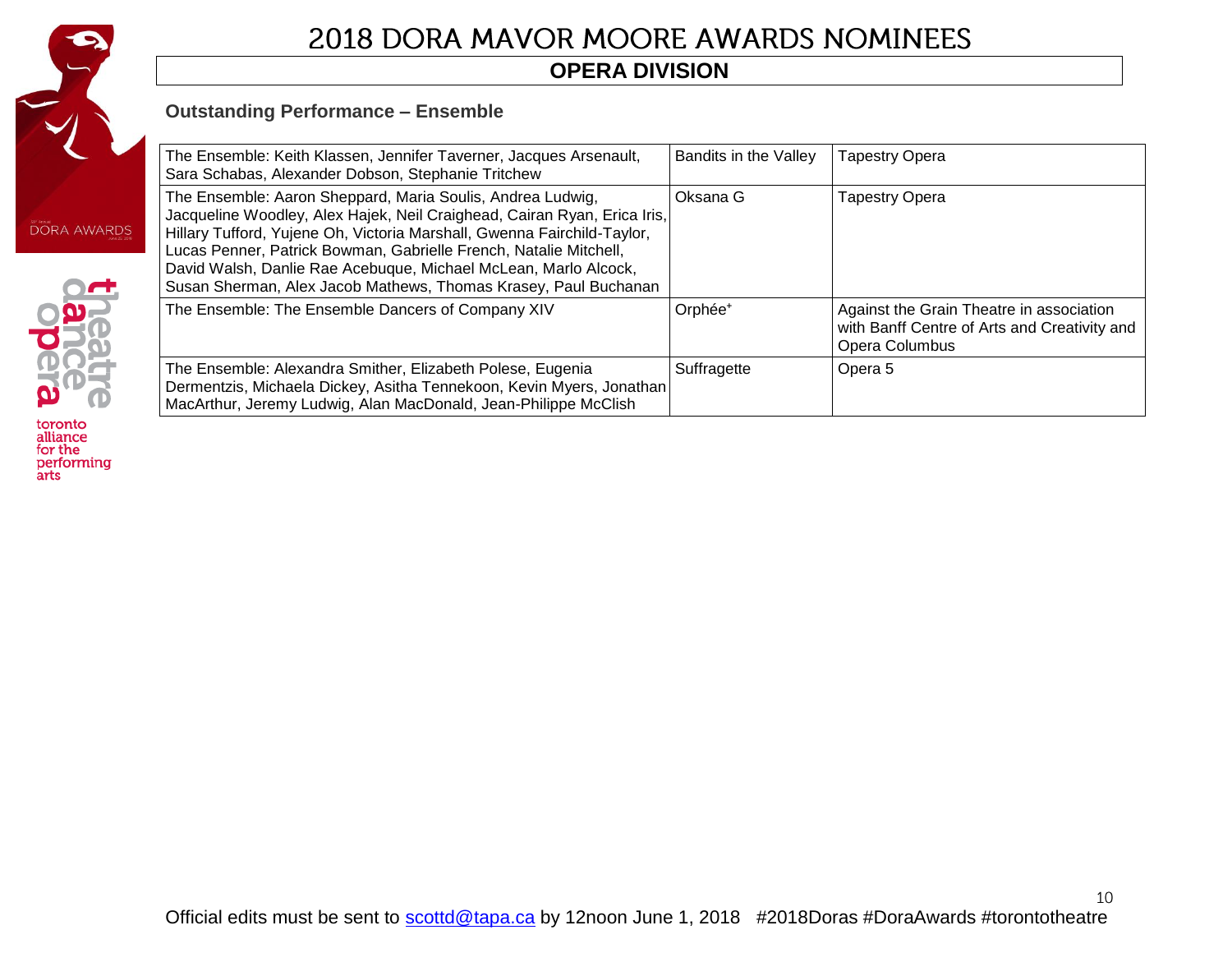

toronto<br>alliance<br>for the<br>performing<br>arts

# 2018 DORA MAVOR MOORE AWARDS NOMINEES

# **MUSICAL/OPERA DIVISION**

### **Outstanding New Musical/Opera**

| Britta Johnson                                                   | Life After                            | Co-produced by The Musical Stage Company, Canadian Stage,<br>and Yonge Street Theatricals           |
|------------------------------------------------------------------|---------------------------------------|-----------------------------------------------------------------------------------------------------|
| Colleen Murphy, Writer; Aaron Gervais, Composer                  | Oksana G                              | Tapestry Opera                                                                                      |
| Joel Ivany for New English libretto, based on<br>Giacomo Puccini | La Bohème                             | <b>Against the Grain Theatre</b>                                                                    |
| Morris Panych, Writer; James Rolfe, Composer                     | The Overcoat - a<br>musical tailoring | Canadian Stage co-production with Tapestry Opera and<br>Vancouver Opera                             |
| Wong Teng Chi, Writer; Njo Kong Kie, Composer                    | Mr. Shi and His Lover                 | Music Picnic/Point View Art Association/Macau Experimental<br>Theatre presented by Tarragon Theatre |

### **Outstanding Direction**

| Joel Ivany                | La Bohème           | Against the Grain Theatre                                                                            |
|---------------------------|---------------------|------------------------------------------------------------------------------------------------------|
| Joel Ivany                | Orphée <sup>+</sup> | Against the Grain Theatre in association with Banff Centre of Arts and Creativity and Opera Columbus |
| Morris Panych             | musical tailoring   | The Overcoat - a Canadian Stage co-production with Tapestry Opera and Vancouver Opera                |
| Robert McQueen Fun Home   |                     | The Musical Stage Company presented by David Mirvish                                                 |
| Robert McQueen Life After |                     | Co-produced by The Musical Stage Company, Canadian Stage, and Yonge Street Theatricals               |

### **Outstanding Scenic Design**

| Allen Moyer      |                     | The Elixir of Love   Canadian Opera Company                                                        |
|------------------|---------------------|----------------------------------------------------------------------------------------------------|
| Brandon Kleinman | Life After          | Co-produced by The Musical Stage Company, Canadian Stage, and Yonge Street Theatricals             |
| Ken MacDonald    | musical tailoring   | The Overcoat - a   Canadian Stage co-production with Tapestry Opera and Vancouver Opera            |
| Michael Levine   | Rigoletto           | Canadian Opera Company                                                                             |
| S. Katy Tucker   | Orphée <sup>+</sup> | Against the Grain Theatre in association with Banff Centre of Arts & Creativity and Opera Columbus |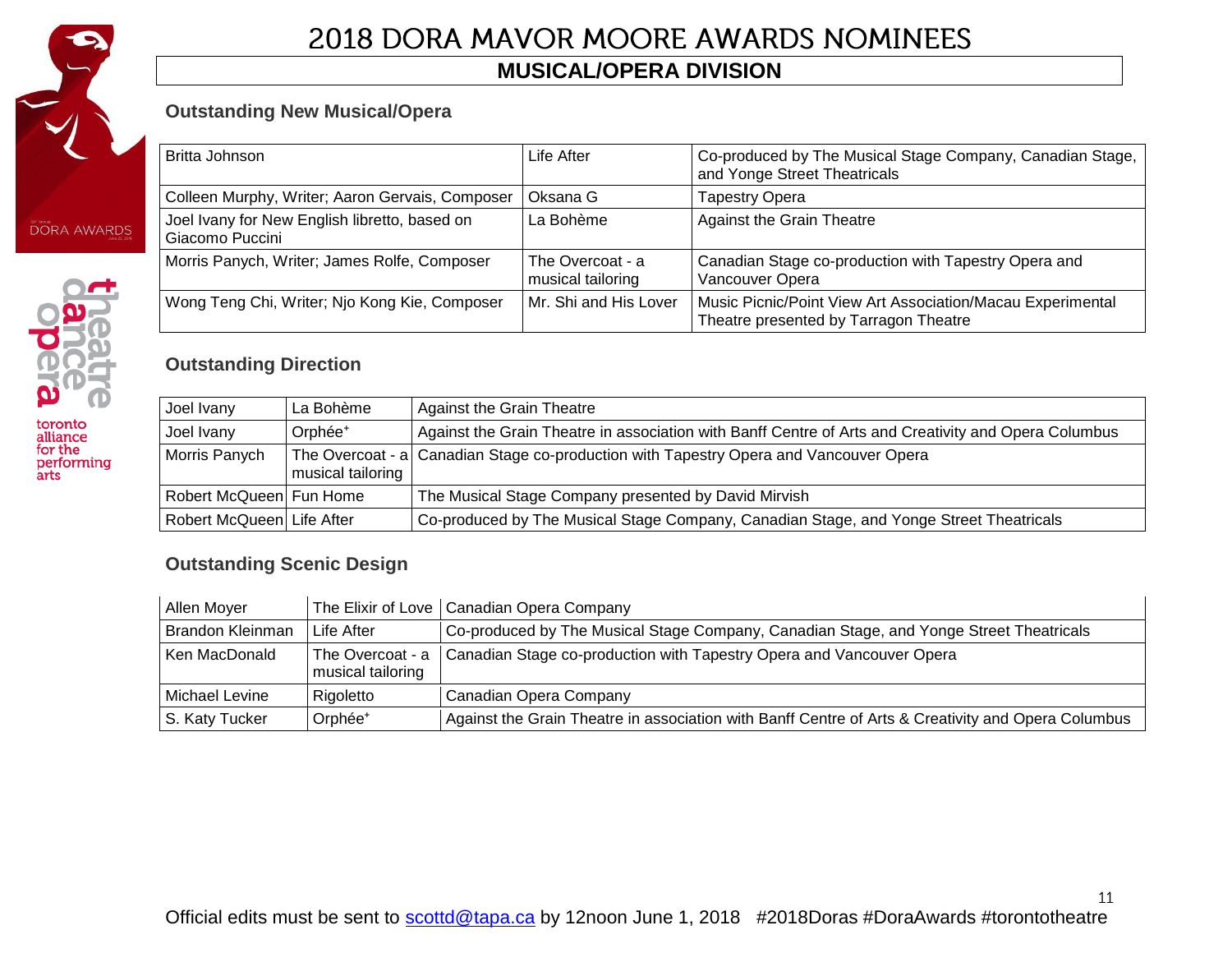

performing<br>arts

# 2018 DORA MAVOR MOORE AWARDS NOMINEES

### **MUSICAL/OPERA DIVISION**

### **Outstanding Costume Design**

| Martin Pakledinaz | The Elixir of Love                    | Canadian Opera Company                                                                                  |
|-------------------|---------------------------------------|---------------------------------------------------------------------------------------------------------|
| Ming Wong         | Life After                            | Co-produced by The Musical Stage Company, Canadian Stage, and Yonge Street Theatricals                  |
| Nancy Bryant      | The Overcoat - a<br>musical tailoring | Canadian Stage co-production with Tapestry Opera and Vancouver Opera                                    |
| Teresa Przybylski | Oksana G                              | Tapestry Opera                                                                                          |
| Zane Pihlström    | Orphée <sup>+</sup>                   | Against the Grain Theatre in association with Banff Centre of Arts and Creativity and Opera<br>Columbus |

### **Outstanding Lighting Design**

| Alan Brodie             | musical tailoring   | The Overcoat - a   Canadian Stage co-production with Tapestry Opera and Vancouver Opera              |
|-------------------------|---------------------|------------------------------------------------------------------------------------------------------|
| Duane Schuler           | Rigoletto           | Canadian Opera Company                                                                               |
| Jason Hand              | Oksana G            | Tapestry Opera                                                                                       |
| JAX Messenger           | Orphée <sup>+</sup> | Against the Grain Theatre in association with Banff Centre of Arts and Creativity and Opera Columbus |
| <b>Kimberly Purtell</b> | ∣Life After         | Co-produced by The Musical Stage Company, Canadian Stage, and Yonge Street Theatricals               |

### **Outstanding Choreography**

| <b>Austin McCormick</b> | Orphée <sup>+</sup>                     | Against the Grain Theatre in association with Banff Centre of Arts and Creativity and Opera<br>Columbus |
|-------------------------|-----------------------------------------|---------------------------------------------------------------------------------------------------------|
| L'Antionette Stines     | Lukumi: A Dub Opera   The Watah Theatre |                                                                                                         |
| Linda Garneau           | Life After                              | Co-produced by The Musical Stage Company, Canadian Stage, and Yonge Street Theatricals                  |
| Tim French              | The Jazz Singer                         | Harold Green Jewish Theatre Company                                                                     |
| <b>Wendy Gorling</b>    | The Overcoat - a<br>musical tailoring   | Canadian Stage co-production with Tapestry Opera and Vancouver Opera                                    |

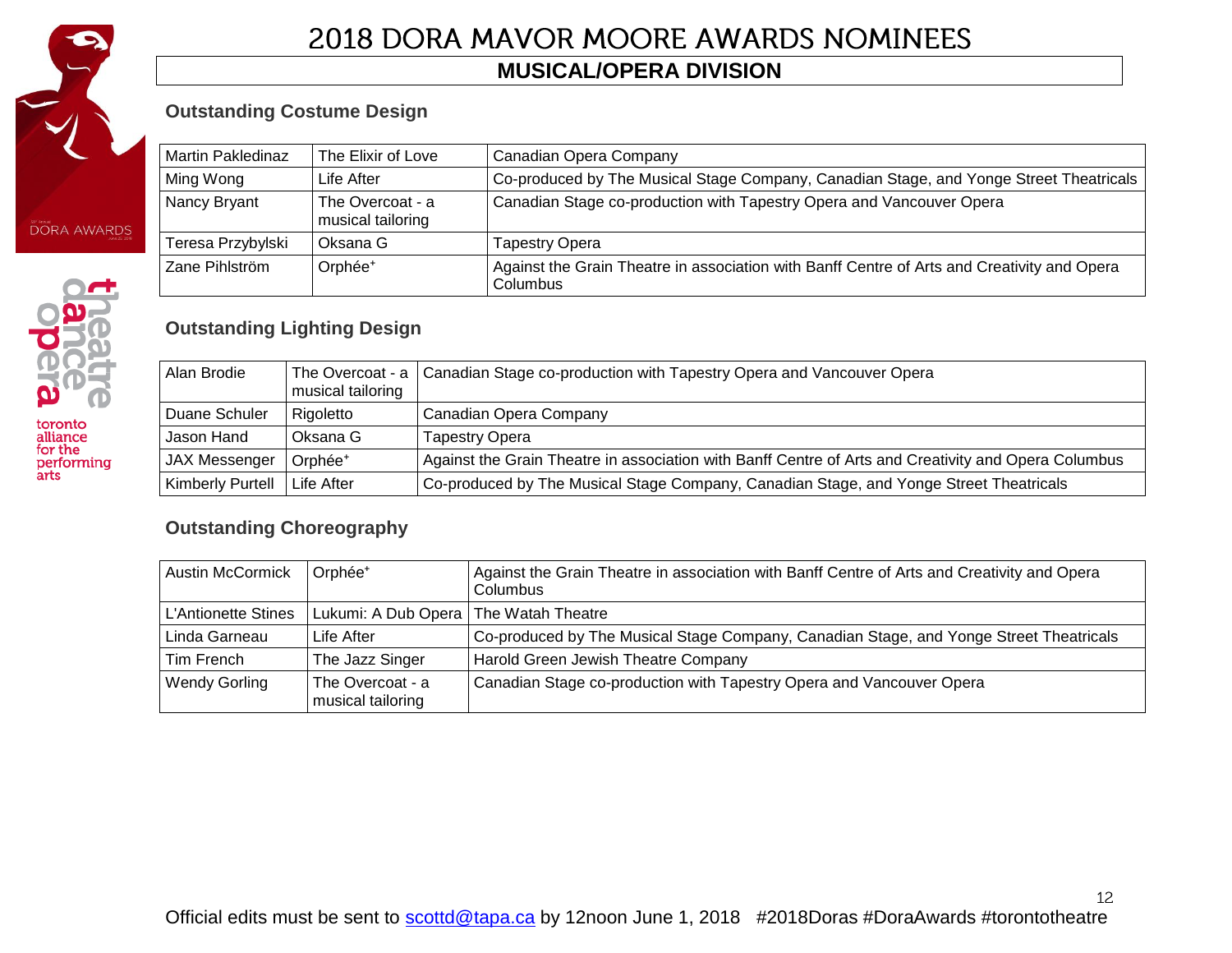

### **MUSICAL/OPERA DIVISION**

### **Outstanding Musical Direction**

|  | Jordan de Souza                | Oksana G                              | Tapestry Opera                                                                                          |
|--|--------------------------------|---------------------------------------|---------------------------------------------------------------------------------------------------------|
|  | Leslie Dala                    | The Overcoat - a<br>musical tailoring | Canadian Stage co-production with Tapestry Opera and Vancouver Opera                                    |
|  | Lynne Shankel &<br>Reza Jacobs | Life After                            | Co-produced by The Musical Stage Company, Canadian Stage, and Yonge Street Theatricals                  |
|  | Njo Kong Kie                   | Mr. Shi and His<br>Lover              | Music Picnic/Point View Art Association/Macau Experimental Theatre presented by Tarragon<br>Theatre     |
|  | Topher Mokrzewski   Orphée*    |                                       | Against the Grain Theatre in association with Banff Centre of Arts and Creativity and Opera<br>Columbus |



toronto<br>alliance<br>for the<br>performing<br>arts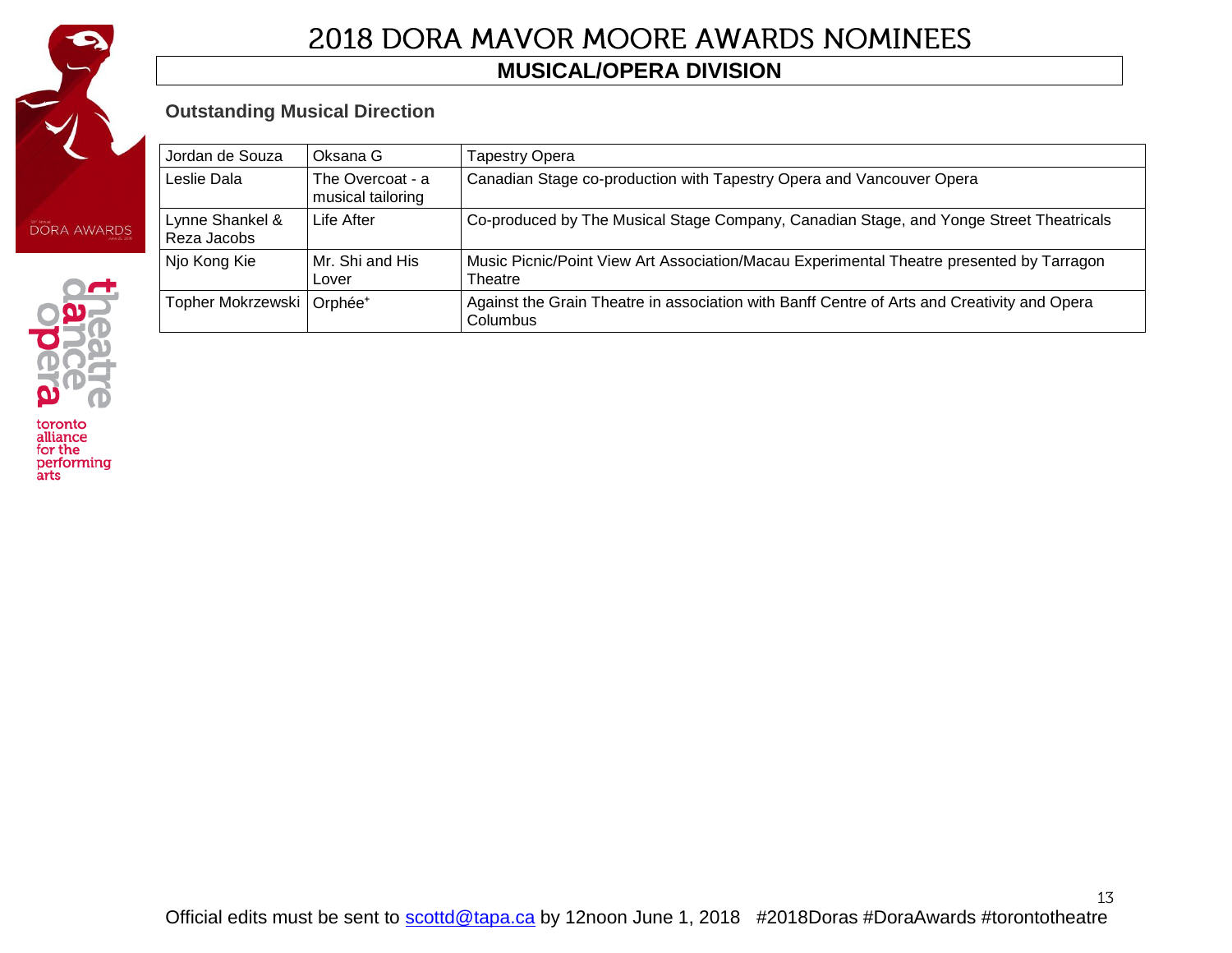

performing<br>arts

# 2018 DORA MAVOR MOORE AWARDS NOMINEES

### **THEATRE FOR YOUNG AUDIENCES DIVISION**

### **Outstanding Production**

| Avant l'archipel (Countries shaped like stars)  | Théâtre français de Toronto                         |  |
|-------------------------------------------------|-----------------------------------------------------|--|
| Instant                                         | Young People's Theatre presents Geordie Productions |  |
| Les Zinspirés: six degrés de séparation         | Théâtre français de Toronto                         |  |
| Selfie                                          | <b>Young People's Theatre</b>                       |  |
| Unapologetically Me: Sharron's Cabaret for Kids | Young People's Theatre presents Sharron Matthews    |  |

### **Outstanding New Play**

| Authors : Maxime Cardinal, Adèle Lukusa, Catalina Lu, Les Zinspirés: six degrés de séparation<br>Anca Maglaviceanu and Amando Muheto. Playwriting<br>coaches : Mélanie Beauchamp, Djennie Laguerre,<br>Marie-Claire Marcotte and Donald Woo |                                                 | Théâtre français de Toronto                                |
|---------------------------------------------------------------------------------------------------------------------------------------------------------------------------------------------------------------------------------------------|-------------------------------------------------|------------------------------------------------------------|
| <b>Christine Quintana</b>                                                                                                                                                                                                                   | Selfie                                          | Young People's Theatre                                     |
| Dave Deveau                                                                                                                                                                                                                                 | Ladies and Gentlemen, Boys and Girls            | <b>Roseneath Theatre</b>                                   |
| Paula Wing                                                                                                                                                                                                                                  | <b>Risky Phil</b>                               | Young People's Theatre                                     |
| <b>Sharron Matthews</b>                                                                                                                                                                                                                     | Unapologetically Me: Sharron's Cabaret for Kids | Young People's Theatre presents<br><b>Sharron Matthews</b> |

### **Outstanding Direction**

| Allen MacInnis        | The Secret Garden                       | Young People's Theatre      |
|-----------------------|-----------------------------------------|-----------------------------|
| Andrew Lamb           | Ladies and Gentlemen, Boys and Girls    | l Roseneath Theatre         |
| l Chanda Gibson       | Les Zinspirés: six degrés de séparation | Théâtre français de Toronto |
| Stephen Colella       | Selfie                                  | Young People's Theatre      |
| <b>Stewart Arnott</b> | Risky Phil                              | Young People's Theatre      |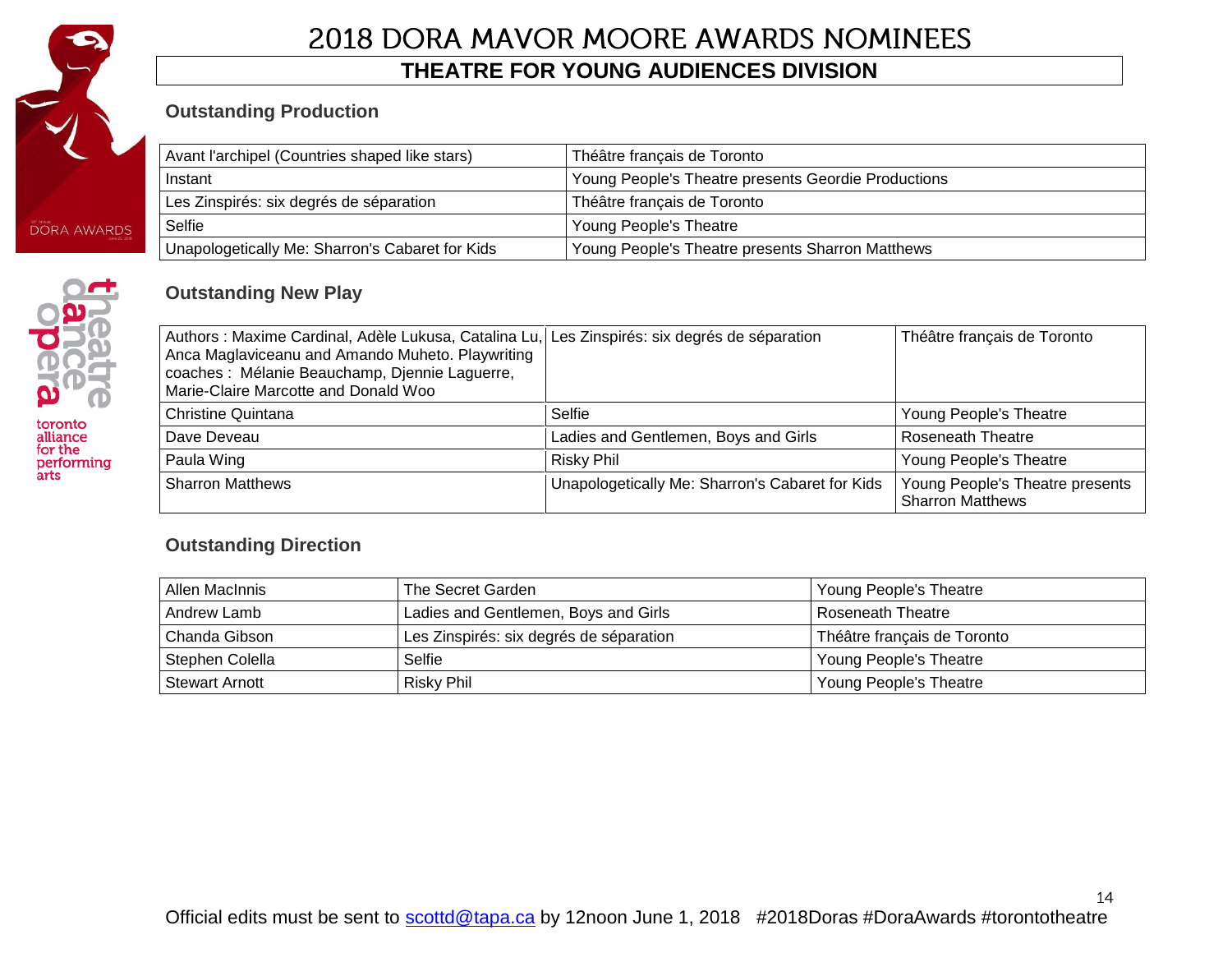

### **THEATRE FOR YOUNG AUDIENCES DIVISION**

#### **Outstanding Performance – Individual**

| Jamie Robinson           | Risky Phil                                      | Young People's Theatre                           |
|--------------------------|-------------------------------------------------|--------------------------------------------------|
| Natalia Gracious         | The Secret Garden                               | Young People's Theatre                           |
| Ordena Stephens-Thompson | Risky Phil                                      | Young People's Theatre                           |
| <b>Sharron Matthews</b>  | Unapologetically Me: Sharron's Cabaret for Kids | Young People's Theatre presents Sharron Matthews |
| Tal Shulman              | Risky Phil                                      | Young People's Theatre                           |

### **Outstanding Performance – Ensemble**



toronto alliance for the performing arts

The Ensemble: Emma Zabloski, Cathy Nosaty **Flying Hearts** The Theatre Direct Canada The Ensemble: Matthew Finlan, Athena Kaitlin Trinh Ladies and Gentlemen, Boys and Girls Roseneath Theatre The Ensemble: Constant Bernard, Mathieu Bourassa, Meilie Ng, Mélanie Paiement, Nabil Traboulsi Les Zinspirés: six degrés de séparation | Théâtre français de Toronto The Ensemble: Skye Demas, Sheldon Elter, Christine Sokaymoh Frederick, Zoe Glassman, Alida Kendell, Aimee Rushton, Rebecca Sadowski, Kendra Shorter, Gianna Vacirca Minosis Gathers Hope Alberta Aboriginal Performing Arts & Punctuate! Theatre in association with The Theatre Centre The Ensemble: Christopher Allen, Rachel Mutombo, Caroline Toal Selfie Selfie Theatre New Young People's Theatre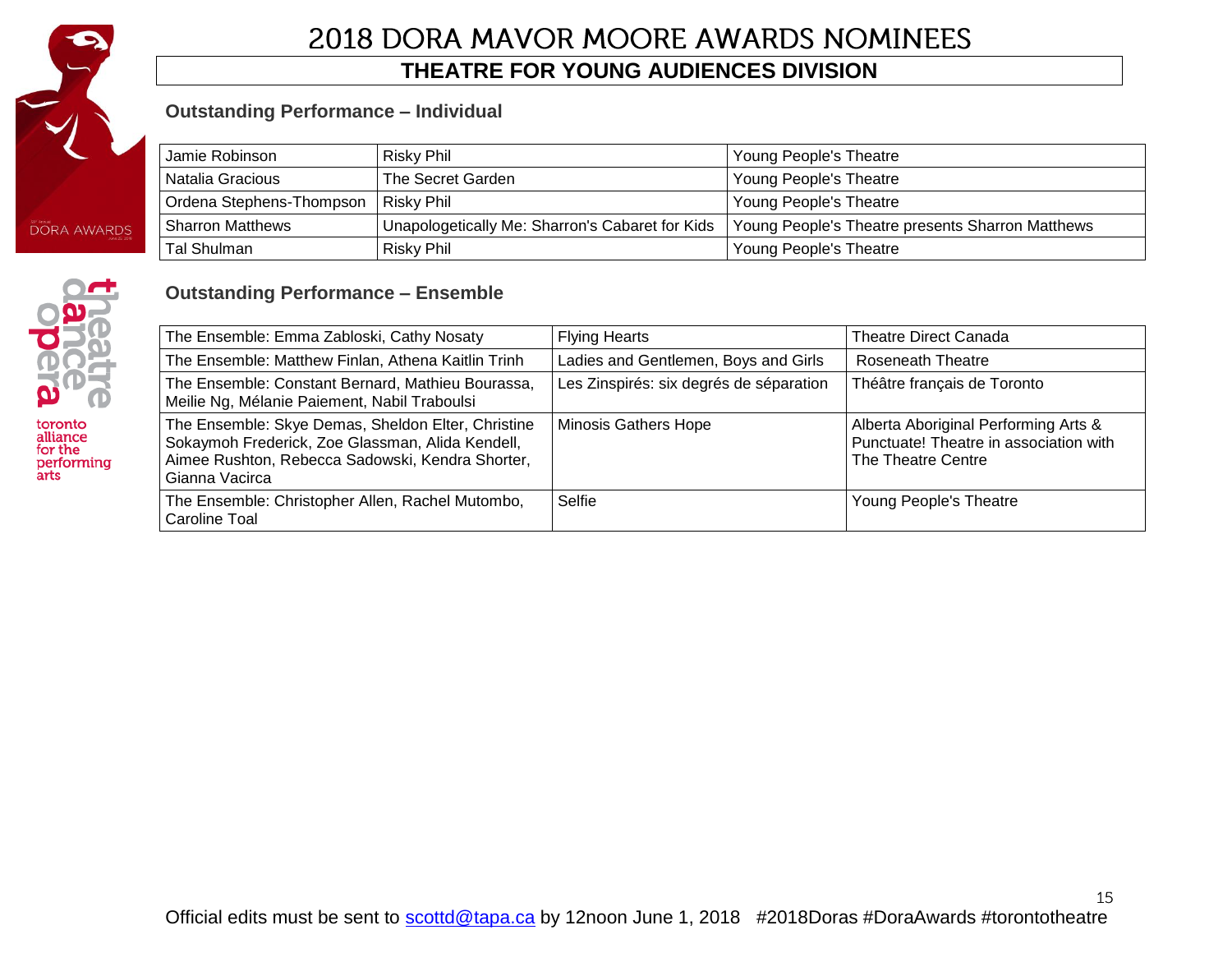

# **DANCE DIVISION**

### **Outstanding Production**

| Chasing the Path               | DanceWorks/Human Body Expression                                                           |
|--------------------------------|--------------------------------------------------------------------------------------------|
| FLOOR'D                        | Holla Jazz                                                                                 |
| He Who Falls (Celui Qui Tombe) | A CCN2 – Centre Chorégraphique National de Grenoble production presented by Canadian Stage |
| Triptyque                      | Les 7 Doigts de la Main (The 7 Fingers) presented by Canadian Stage                        |
| Until the Lions                | Luminato presents an Akram Khan Company production.                                        |



| Alyssa Martin  | string quartet no. 14 in g major          | DanceWorks/Rock Bottom Movement         |
|----------------|-------------------------------------------|-----------------------------------------|
| Hanna Kiel     | Chasing the Path                          | DanceWorks/Human Body Expression        |
| Juan Ogalla    | Te Lo Cuento [De La Raíz (From the Root)] | Esmeralda Enrique Spanish Dance Company |
| Natasha Powell | FLOOR'D                                   | Holla Jazz                              |
| Sarah Chase    | unmoored (Map by Years)                   | Peggy Baker Dance Projects              |

### **Outstanding Performance – Male**

| Jera Wolfe            | Backbone                                                 | Red Sky Performance in association with Canadian Stage<br>Company |
|-----------------------|----------------------------------------------------------|-------------------------------------------------------------------|
| Juan Ogalla           | Mi Sentir (Seguiriya) [De La Raíz (From the Root)]       | Esmeralda Enrique Spanish Dance Company                           |
| Juan Ogalla           | Bravio Y Valiente (Farruca) [De La Raíz (From the Root)] | Esmeralda Enrique Spanish Dance Company                           |
| Naishi Wang           | Taking Breath (Alone Together)                           | Citadel + Compagnie                                               |
| <b>Robert Glumbek</b> | Dancing with the Ghost (DanceWorks 40th Anniversary)     | <b>DanceWorks</b>                                                 |

### **Outstanding Performance – Female**

| Andrea Nann   | Krishna's Mouth (Map by Years) | Peggy Baker Dance Projects |
|---------------|--------------------------------|----------------------------|
| Anisa Tejpar  | in time                        | Anisa Tejpar               |
| Jessica Runge | Her Heart (Map by Years)       | Peggy Baker Dance Projects |
| Kate Holden   | Portal (Map by Years)          | Peggy Baker Dance Projects |
| Peggy Baker   | unmoored (Map by Years)        | Peggy Baker Dance Projects |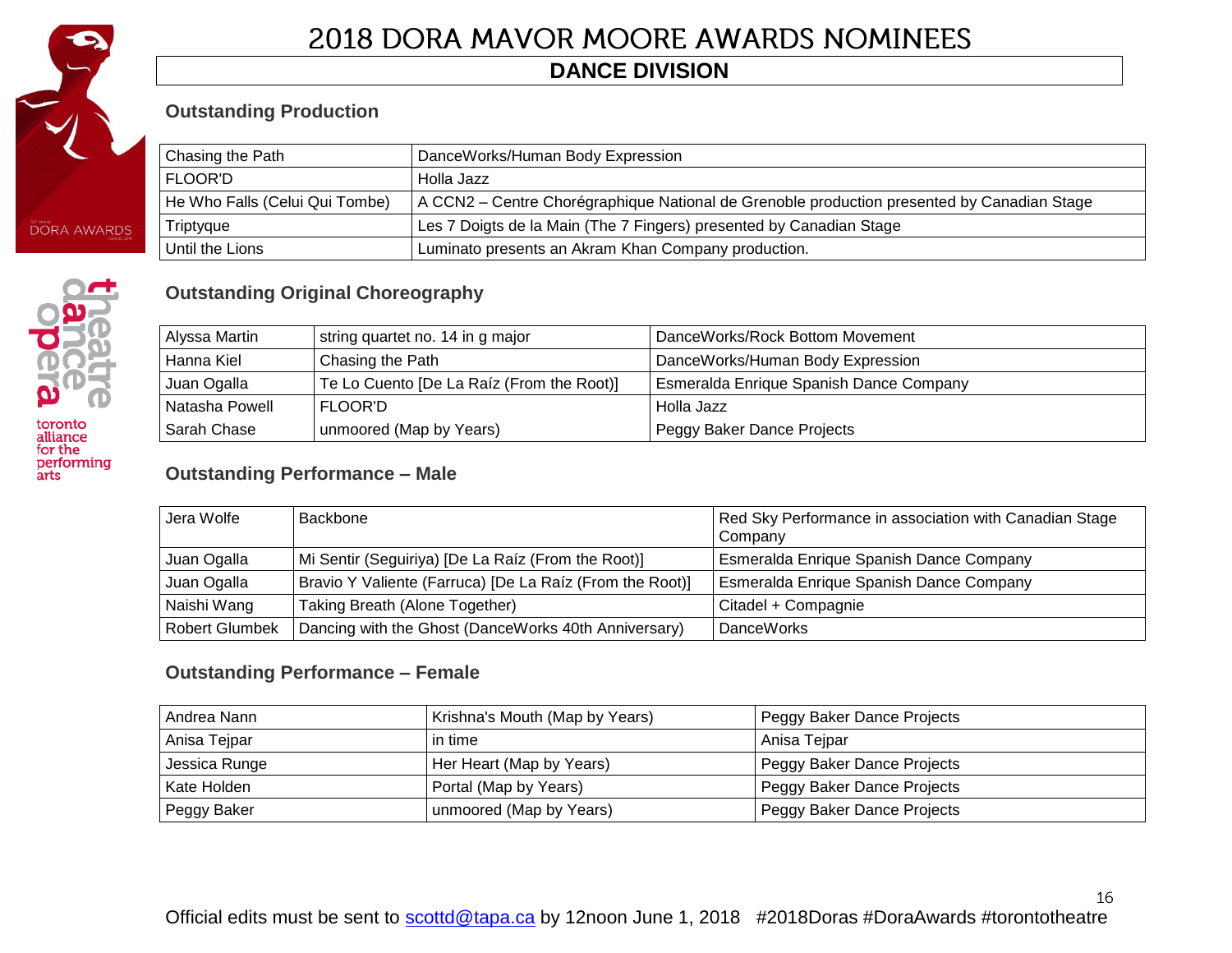

performing<br>arts

# 2018 DORA MAVOR MOORE AWARDS NOMINEES

# **DANCE DIVISION**

### **Outstanding Performance – Ensemble**

| The Ensemble: Kelly Shaw, David Norsworthy, Ryan Lee,<br>Luke Garwood                                                                                   | Chasing the Path                           | DanceWorks/Human Body<br>Expression               |
|---------------------------------------------------------------------------------------------------------------------------------------------------------|--------------------------------------------|---------------------------------------------------|
| The Ensemble: Hollywood Jade, Miha Matevzic, Raoul Wilke,  <br>Tereka Tyler-Davis, Caroline "Lady C" Fraser, Ashley<br>"Colours" Perez, Sarah Tumaliuan | l FLOOR'D                                  | l Holla Jazz                                      |
| The Ensemble: Megumi Kokuba, Tia Kushniruk, Devon Snell,  <br>Roberto Soria, Christianne Ullmark                                                        | Glass Houses (Glass Fields)                | <b>Toronto Dance Theatre</b>                      |
| The Ensemble: Luke Garwood, Philip McDermott, Andrew<br>McCormack, Brodie Stevenson, Connor Mitton, Zhenya<br>Cerneacov, Daniel Gomez, Tyler Gledhill   | Jusqu'à Vimy                               | Citadel + Compagnie                               |
| The Ensemble: Pamela Briz, Virginia Castro, Alison<br>MacDonald                                                                                         | Perla Fina [De La Raíz (From the<br>Root)] | <b>Esmeralda Enrique Spanish Dance</b><br>Company |

# **Outstanding Sound Design/Composition**

| Caroline Planté and Benjamin Barrile                                       | De La Raíz (From the Root)               | Esmeralda Enrique Spanish Dance Company                                  |
|----------------------------------------------------------------------------|------------------------------------------|--------------------------------------------------------------------------|
| Eric Cadesky, Phil Strong & Laurel MacDonald   Solo Dance Xchange          |                                          | Kaeja d'Dance                                                            |
| <b>Greg Harrison</b>                                                       | Chasing the Path                         | DanceWorks/Human Body Expression                                         |
| Ian de Souza & Caoline Planté with Maryem<br>Hassan Toller & Santosh Naidu | Amalgam (DanceWorks 40th<br>Anniversary) | <b>DanceWorks</b>                                                        |
| <b>Rick Sacks</b>                                                          | Backbone                                 | Red Sky Performance in association with Canadian<br><b>Stage Company</b> |

### **Outstanding Lighting Design**

| Marc Parent          | unmoored (Map by Years)    | Peggy Baker Dance Projects                                     |
|----------------------|----------------------------|----------------------------------------------------------------|
| l Michel Charbonneau | Backbone                   | Red Sky Performance in association with Canadian Stage Company |
| Noah Feaver          | <b>FLOOR'D</b>             | Holla Jazz                                                     |
| Oz Weaver            | Chasing the Path           | DanceWorks/Human Body Expression                               |
| Sharon DiGenova      | De La Raíz (From the Root) | Esmeralda Enrique Spanish Dance Company                        |